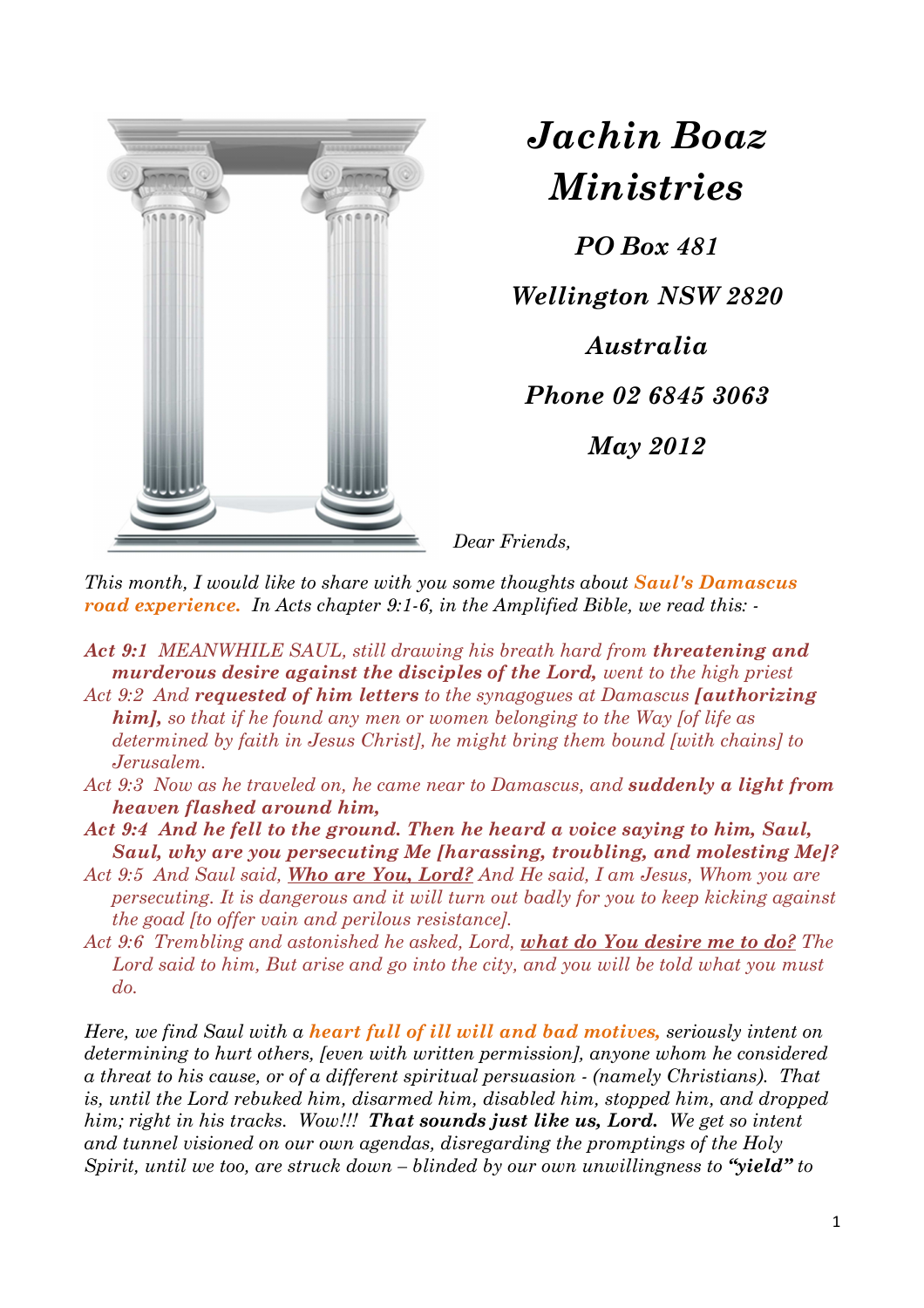*the still small voice. We push on, till we hit the lightening flash from God, [just like Saul]; which finally (or hopefully), gets our undivided attention!!! Then, and only then, can we say as Saul did: -* 

## *"...who are You, [really], Lord?..." [verse 5] "...and what do You [really], desire of me to do?..." [verse 6]*

*The result of that instantaneous drop to the ground, which robbed him of his physical sight, and brought him literally to his knees, bade him helpless. Helpless to go or do anything he had previously prepared and planned. That is, without outside assistance, at least. God was trying to impart something of vital spiritual importance to Saul; but, to get his undivided attention, He had to remove his physical sight; totally disabling his ability to carry out his own agenda. He was so determined in mind and spirit, and was so full of gusto in his pursuit to persecute all those he felt was opposed to his religious teachings, it took a lightening flash from God to blind him, to get his attention.* 

*We also pursue, (with that same type of passion, and misinformed and misaligned ignorance and arrogance at times, believing naively that we are right on course) – our own hidden agendas. We rush on - pursuing and arguing and dictating, (just like Saul), to all and sundry, regarding anything opposed to our particular thought pattern at the time. Sound familiar?? If you are honest with yourself as you read this, you will see yourself, like I have seen myself; standing, but mostly running, or barging our way through life, oblivious to the promptings of God's still small voice, which is saying, "this is the way...walk in it..."!!!* 

*Like Saul, I have experienced, learned, and been renewed, by my Damascus road encounter, and continue to be blessed by my determination to walk an obedient path – daily, hourly, and minute by minute. Don't remain in the "thickheaded" category of Jeremiah 4:22; with no knowledge or understanding of God and His instructions for your life; on an hour by hour, day by day, basis! Let's read that verse: -* 

*Jer 4:22 [Their chastisement will continue until it has accomplished its purpose] for My people are stupid, says the Lord [replying to Jeremiah]; they do not know and understand Me. They are thickheaded children, and they have no understanding. They are wise to do evil, but to do good they have no knowledge [and know not how].* 

*You only have to drop to your knees in a true spirit of repentance and He will say to you;* 

*Isa 60:1 ARISE [from the depression and prostration in which circumstances have kept you--rise to a new life]! Shine (be radiant with the glory of the Lord), for your light has come, and the glory of the Lord has risen upon you!* 

*Wow! What an offer! What a gift! One we could hardly refuse. But this new life, radiantly shining...with the glory of the Lord, can be yours and mine every minute of every day. It is God's gift to us, and the very reason He went to the cross. And He is an awesome God who never fails to keep His promises. Amen!!!*